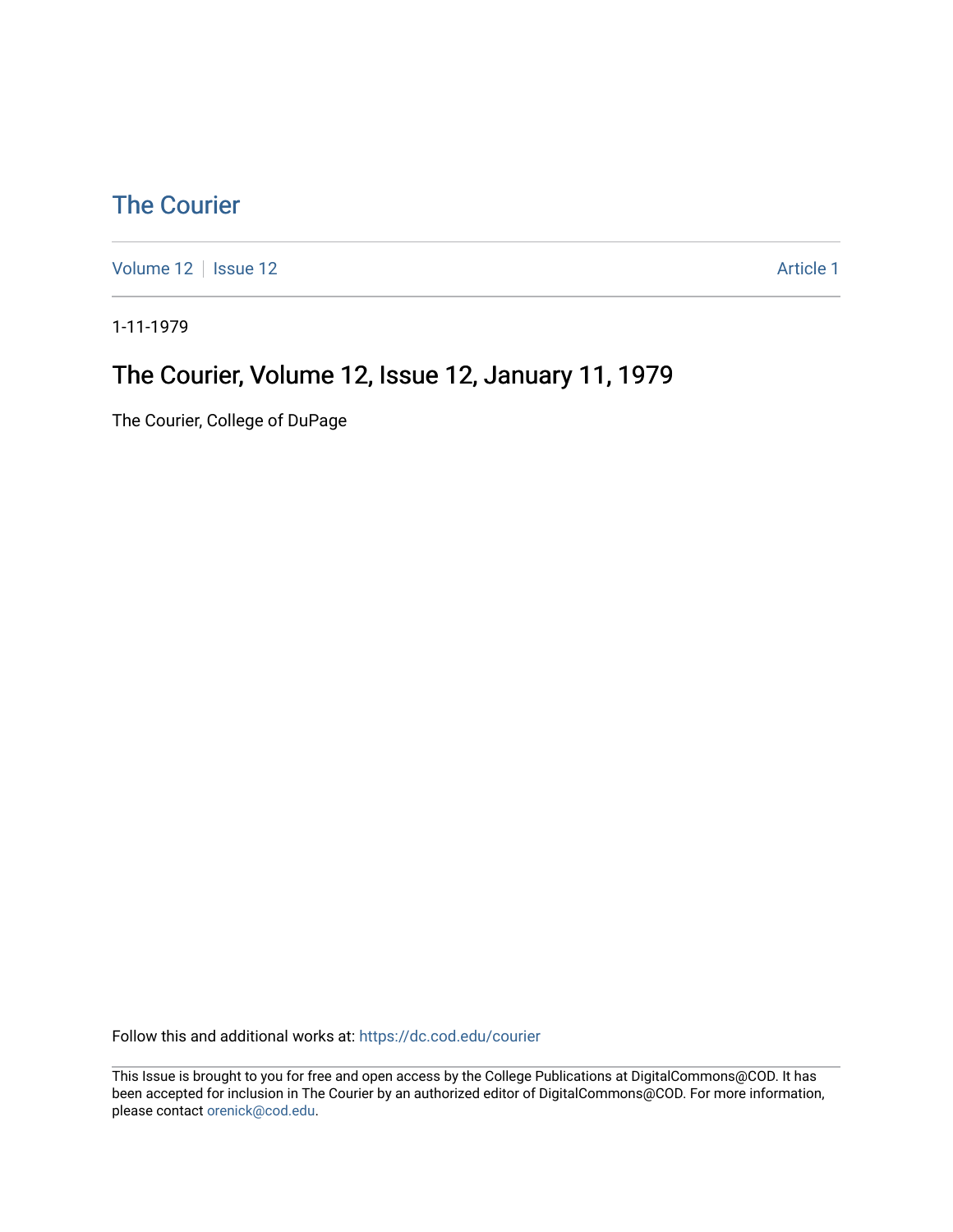# Student president, 3 senators quit

#### By Dan Faust

Student Body president Dan Bagley and half the Senate submitted resignations Tuesday. The resignations were not related.

Vice-president Roxane Papageorge should take over Bagley's spot when his resignation takes effect Friday, Jan. 12. It is uncertain who will become the new vicepresident.

The three senators who resigned are Steve Dunaway (Kappa), Andrea Swanson (Kappa), and Barbara Angell (Delta).

In a 15-minute speech to the Senate, Bagley said he felt a "big disappointment" in Student Government.

"I had a lot of high hopes and aspirations for SG," he said, but "since September or October SG hasn't done a single thing it can be proud of. I feel like I've wasted most of the time I've spent in Student Government."

Bagley also accused SG of taking itself too seriously.

"They get together and play their own petty little versions of politics," he said. "I didn't join SG to become part of a debating

COURIER Vol. 12, No. 12, January 11,1979

league or play political games with aging member of the Vets Club."

At the time Bagley made public his plans to resign, SG's Constitution Committee was preparing impeachment charges against him. However, Bagley said that the committee would not be able to make the impeachment go through.

The main charges were that the president was not attending many of the meetings required in his job description. Bagley did not comment on these charges specifically.

He did note, though, "I don't think Mr. (Ted) Tilton (acting president of the college until Jan. 8) was disappointed with the job I was doing." He also has the support of a substantial number of students, he said.

Bagley also said in his speech that Con stitution Committee chairman Dunaway's claim that SG's constitution needs to be "sanctioned" by the Board of Trustees is not true. Actually, the word does not appear anywhere in the charter, although Dunaway had earlier said it did.

Dunaway used the claim to get his com mittee to revoke the most recent SG constitution and revert to an older one, which he said was "the last sanctioned" version.

"The older constitution specifies that the Constitution Committee chair is directly in line for the presidency," Bagley noted. He added that Dunaway and some of his friends have "made it clear" that Dunaway wanted to work his way to the top of the ranks in Student Government.

Dunaway later responded, "I will not, if Dan Bagley resigns, take over as vice president," adding that he would resign from his chairmanship if necessary.

Then, at the end of the meeting, he resigned his Senate seat with a letter of resignation he wrote by hand during the meeting. He said his extensive involvement in SG was making it hard to maintain a good grade point average necessary to complete his educational goals. He said his

## It takes all kinds





While most of us were huddled indoors or shivering in cars that muldn't start, this hardy fisherman near A Bldg, was putting the Arctic temperatures to work for him. He is a student at the National College of Chiropractic in Lombard and if you think he was out there, sprawled on his stomach on the ice just for fun, guess again. Those are bluegills in his bucket and they make real good eating.

Photos by Darin VanWitzenburg

resignation was in the best interest of both himself and his family, but not the students.

Angell resigned because she is no longer a student at DuPage. She transferred to another school to continue her educational work toward a medical career. Angell was Election Committee Chairman.

Swanson did not note a reason for her resignation. She left the position of Public Relations Chairman.

Only three senators are now left in Student Government, though 14 positions are available. The next elections aren't scheduled until Spring Quarter, but the Senate is trying to recruit new candidates for appointment to positions.

Sen. Katie Clemens (Psi) is expected to resign next week. She plans to transfer to a Massachusetts college where she was recently accepted. Twelve seats will be open after she leaves.

In other business, the Senate approved a bill to place \$250 at the disposal of political science instructor Cynthia Ingols to help pay for students to attend a Model State Legislative Session. According to Dunaway, who introduced the bill, Student

Activities has promised to match the \$250 figure SG is supplying with funds from that office.

Ingols is to supply a report to the Senate within three weeks of the trip, including receipts to account for how the money was used. Finance Committee chairman Ray Conmey noted that a similar provision will be written into any future bills granting money to college groups, so that the Senate knows how the funds it provides are being used.

The Senate also approved the following items:

• A resolution commending Tilton on his job while acting president. The resolution said he showed a "definite concern for the Student Body...and proved that students and administration can work together."

• Appointment of Student Comptroller Valerie Prohammer as SG Budgeting Officer, to take charge of -SG's role in budgeting Student Activities funds for next fiscal year. It also approved the forming of an ad hoc budget committee to work with Prohammer.

• Approved a bill to set up an SG Grant Board to work with the Financial Aids office in distributing SG-sponsored grants.

## Resignation old stuff for SG presidents

Chances are four out of <sup>10</sup> that a Student Body president will resign.

Dan Bagley's resignation Tuesday makes him the fifth of 13 presidents to quit. Statistically speaking that is 38.5 percent. DuPages' first Student Body president,

Russ Whitacre, completed his term in office in November of 1967. Edward Hummel was president for the

1967-'68 school year.

The first president to resign was Thom O'Donnell, president for the '68-'69 year, who resigned in November of 1969. O'Donnell officially gave reasons of personal problems and health for his resignation. He later admitted that he felt student government was a joke and nothing he could do would change it.

Nanci Alumbaugh, vice-president at the time of O'Donnell's resignation, became president until Fred Robinson was elected in 1970.

#### Philharmonic in Chicago appearance

CD's New Philharmonic conducted by Harold Bauer will be featured during the First Chicago Center's lunchtime concert series on Tuesday, Feb. 6.

The concert will be held at the First National Bank Building Plaza in Chicago from 12:15 to <sup>1</sup> p.m. Guest artist will be Russian pianist Dmitry Papemo and the featured work will be Mozart's piano concert #22 in E flat.

Tickets are \$2.50 at the door. The musical program will also be carried on WFMT radio.

For further information, call ext. 2369 or 2373.

#### CD night man plays tic-tac-toe and wins big

Ron Berrier of Lombard, a night custodian at K Bldg., is the recent winner of \$5,000 in the Tic-Tac-Toe Instant Lottery.

The winnings will send Berrier, his wife Barbara and their three children on a dream vacation to Disney World in Florida.

The money will also be used to catch up on bills and to pay off the family car.

Berrier said, "I bought a 50-cent lottery ticket once in a while but now I plan to buy two a week".

Robinson resigned in February of 1971. Ill health was cited asthe cause.

Tom Biggs, vice-president during Robin son's term, took over for the rest of the term. He did not run for re-election.

John Hrubec was elected president in May of 1971. He served through the '71-'72 school year.

Nick Sebastian served as Student Body President during the '72-'73 school year. His replacement was Rick Tabicz.

Tabicz resigned in October of 1973. .Tabicz was cited for missed meetings, failure to keep office hours and the inability to maintain a working relationship with his staff.

After the Tabicz resignation Student Government dissolved. It was not until April of 1975 that the next president, Maria LeClaire, was elected.

Although repeatedly pressured to resign, LeClaire completed her term in office in May of 1976.

David Starrett served as president from May of 1976 through Spring quarter of '77. Starrett was also repeatedly pressured to resign.

Starrett's replacement, Joe Bates, resigned in April of 1978. Bates said he needed more time to improve his GPA. He had been formally reprimanded for not making himself available to students.

Dan Bagley was elected as the 13th Student Body President in May of 1978. He resigned Jan. 9.

## Enrollment nears 12,000

Late registration here may boost enrollment over the 12,000 mark for winter quarter.

Enrollment for the first day of winter quarter was 11,899. This figure is expected to climb, since registration is still open. Official enrollment figures will be announced Friday in the 10th Day Report from the Registration office.

Winter Quarter '78 recorded 11,606 students registered on the first day of classes. That is 239 students less than this years' first day figures.

Some 1,029 more students had registered by the 10th day of Winter '78. Official enrollment for last year's winter quarter was 12,698.

Registration this quarter was 4,099 students less than last fall quarter when 15,998 students were registered on the first day. By the 10th day 556 more students had registered for a total of 16,654.

Fall '78 saw an increase of 903 students from the figures from the year before. Enrollment in Fall '77 was 15,751.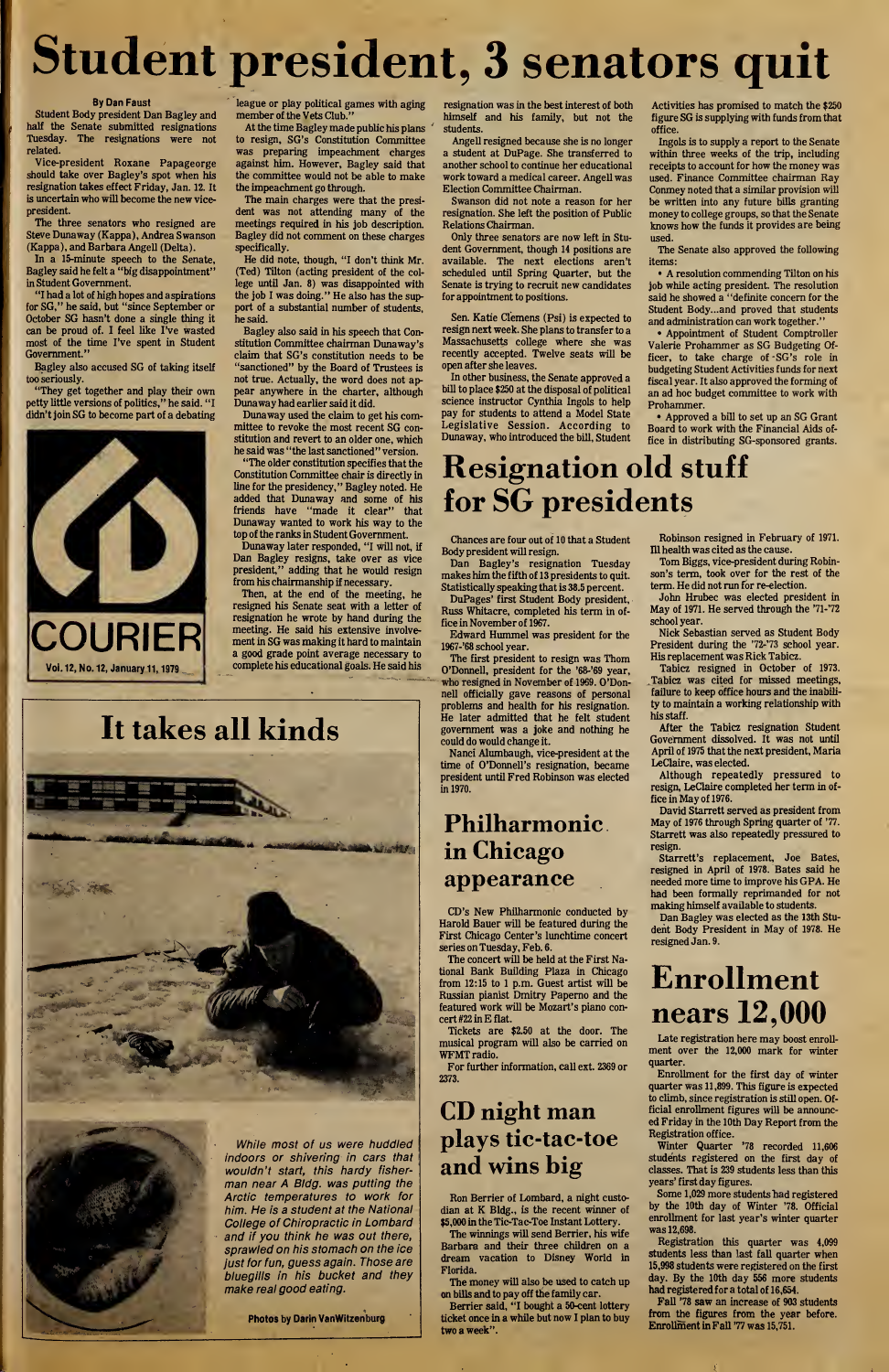THE COURIER, Page 2 January 11,1979



(Editorial opinions do not necessarily represent the views of the staff or the College of DuPage.)

The Courier is a weekly news publication serving College of DuPage. Editorial offices are in the white bam east of J Bldg. Telephone, 858-2800, ext. 2379 or 2113. Advertising rates available upon request. The college is located at Lambert Road and 22nd Street, Glen Ellyn, Ill. 60137.

Editor.DanFaust ManagingEditor.Criss VanLoon Photo Editor ....Darin VanWitzenburg Sports Editor ............. Pete Garvey Circulation Manager........ Ben Eaton Cartoonist.ArtDane Copyreaders.MarkPlotkowski,

**Kathy Root** Faculty Adviser..... Gordon Richmond

ing and only two of 14 spots will still be fill-

The most sensible solution at this point would be to write an entirely new constitution, abolishing Student Government and creating a Student Senate. The Senate should consist of a number of senators, one of which would serve as chairman.

The position of vice president could be eliminated with the chairman running the meetings. The responsibilities of comp-

It happens every year.

## Seeing through counseling

#### — counselors' perspectives

By Jim Frank, Barbara Schillon, Betty Yackley

We three Psi Counseling Faculty wish to use the next few minutes of your time to introduce ourselves, invite you to visit with us, and familiarize you with our way of work.

Our offices are located in A Bldg, on the 3rd floor: Barbara, A3010 - extension 2064; Jim, A3046B - ext. 2013; and Betty, A3046A - ext. 2012. You are most welcome to contact us by dropping in to our offices, calling us or scheduling an appointment. Once you initiate that contact our counseling work truly begins.

We recognize, for a variety of reasons, that you may hesitate to approach us. We wish that were not so, but since neither we nor the institution require you to see us (nor do we want to) we hope these words may lessen your hesitation.

Counseling, as we see it, is first and foremost to listen to you and accept where you are. Then comes appropriate responding to you. Sometimes responses lead to suggesting options to you which you can react to and utilize if you choose, exploring with you the consequences of choosing each option.

Sometimes we also simply assist you to implement previously made decisions. At other times we may respond with suggested informational resources.

These may include printed material such as the Student Planning Bulletin, occupational, educational, and personal testing possibilities, contacts with other faculty and/or community contacts. As you can see, we perceive our counseling process to be an honest effort to meet your needs as you present them to the three of us; be they educational, career, personal, recreational, social or all of the above.

We believe that you might benefit from an opportunity to talk with someone who is skilled and will listen.

Students, after meeting with us, fre quently comment on an increased awareness of their decision-making pro cess and feel better about their capabilities.

As you can see from our pictures, we are not look-alikes. Our interest in you is similar, however, for we agree that working with people at College of DuPage is ex-



Above left, Jim Frank; above right, Betty Yackley; lower right, Barbara Schillon.



citing, challenging, and satisfying.

This, we hope gives you a clearer picture of what counseling is in Psi. Who we are may best be learned as you meet us personally. That certainly would be our preference.

## Almost a 'G' rating for super-effective movie

By Maximillian Vladavarenkashov

"Superman" is probably the best clean movie I've seen in years. It's also the only clean movie I've seen in years, but let's not discussthat. It could be rated "G," except for three things:

1. one double-entendre line from Lois Lane; 2. Valerie Perrine's tiny costumes and plaintive plea, "Why can't I get it on with the good guys?"; and 3. "G" movies don'tsell.

The script, the work of five or six writers including Mario Puzo and the team of Benton & Newman, who did "It's a Bird, It's a Plane, It's Superman" on Broadway, is laced with wit that hits you a lot harder because you don't expect it.

I walked in expecting either a dead serious movie, which would be bad, or a 70's version of Adam West and Burt Ward, which would be worse. It's a very balanced mixture, with one exception, which I'll get into later.

Christopher Reeve is brilliant. He creates two such different characters that you finally believe that Superman can convince people that he's Clark Kent just by putting on glasses and combing his hair. It's really hard to say enough about the two great performances this guy hands in.

The special effects will undoubtedly get an Academy Award because they don't look like special effects. They look like they are actually happening. Everything that Superman can do in the comics, he does here. Changing his costume at super speed, turning himself into a large drill, and especially flying.

Brando's many-moneyed moments are pretty much worth the cash he got. He lends sheer class to Jor-El that few could. He seems abnormally grave, but I suppose I would, too, if I knew the world was going to pull a Jimmy Hoffa and no one believed me.

Margot Kidder is great as Lois Lane but her performance is over-shadowed by Reeve's.

I've never been a fan of Valerie Per rine's, as I believed her to be an incompetent actress, but with this picture, Ihave to reverse myself and state quite emphatically that she is now almost competent. Actually, she does a nice job. I was surprised.

In minor roles, Glenn Ford as Jonathan Kent and Jackie Cooper as Perry White came off best, especially Cooper. Of course, I had been expecting an impersonation of John Hamilton, who played White in the TV show, and who was one of the few people whose acting could make me vomit.

Now, to the PROBLEM:

In the comics, Lex Luthor is a master scientist who does practically anything he wants and gets away with it - until youknow-who gets him. The authors have turned him into the Joker, a Batman villain. The reasoning behind this is simple. The Joker is the most popular villain in comics. Luthor is not. Because the Joker has a sense of humor and Luthor is the most relentlessly humorless man on Earth. In short, a good villain, but a dull character. So they livened him up. Gave him wit. And two moron assistants.

The wit is a fairly welcome addition, but the two moron assistants are comic book traditions that can really be done without, and are just put there so Luthor himself can wonder why he hired them.

Not that the performances are bad. Ned Beatty is acceptable as Otis, and Gene Hackman is fine as Luthor, It's just that some of the things they have to do are out of place with the overall tone of the movie.

The only really dead spot is during the pretty nice aerial ballet with Superman and Lois, where a really horrible "song," "Can You Read My Mind?" is talked by Lois on voice over.

And thank God the only slow motion shot during the action scenes is one to let the viewer see Superman catching a bullet that is heading for Lois.

The film is held together by, in order of importance, Reeve, the special effects, the script, the direction and Brando, who keeps the first part interesting.

The film is about two hours and <sup>15</sup> minutes long; one hour and a half if you lop off the credits.

But this is a highly entertaining, witty film. And one (huzzah, huzzah) that you kids can take your parents to see.

One reason I've heard given for not seeing this movie is "I've seen it all on television."

Like hell you have.

#### SG's illness is curable If I were a doctor. I'd say that Student By next week another senator will be leav-

ed.

Government has just about every disease in the book — fortunately, there's a cure. The carrier of this chronic illness is its

constitution. In its present form, the document is wide open to interpretation and is stock, lock and barrel full of loopholes and technicalities which merely foul up the system. In simple language, the constitution hinders progress of Student Government rather than aiding it.

SG has been so busy trying to clean up the mess it made of itself that is hasn't been getting anything constructive done in the past few months.

They've been trying to impeach their president. They've been questioning how much executive officers (i.e. president, vice president, and comptroller) should get paid. They've been wondering if the constitution they've been working under for the past two years or so is really valid ... They've been wasting time.

SG's president and three of the senators (that's half of them) resigned this week.

troller could be taken over by a Senate Finance Committee chairman, eliminating that position. The President's office could be replaced by a "spokesman" — someone who is there solely to act as a middleman between the Senate and the college administration. The Senate could set up additional committees to take care of elections, PR, and other matters such as

record-keeping. It is obviously a simpler form of student representation, a less expensive form, and certainly a farmore efficientform.

—Dan Faust

—Criss VanLoon

## Give us a helping leg

Begging is tactless. A plea, maybe?

Or just an out and out cry for help?

HELP! The Courier staff is on its last legs. Good

help is hard to find, yet in the past we have found some of the best. But there comes a time to move on and unfortunately a number of Courier staffers chose this quarter to forge ahead in their academic careers.

This, needless to say, leaves us shorthanded, as attested to by this mini-version of the weekly Courier.

We need writers. We need

photographers. We need headliners. We need proofreaders. We need help.

Experience and skill (exception: photography) are not pre-requisites. All that is needed is a little spare time. Why? you may ask.

- to improve writing skills.
- to be involved in the school. • it looks good on a resume.
- to build self-confidence.

• (in the words of our sports editor) to meet girls.

• etc. Why not?

## Talking transfer

If you plan to transfer to the University of Illinois (Urbana-Champaign) for the fall semester 1979, you should apply early. U. of I. will begin accepting applications for Fall 1979 on February 1, and has an equal consideration period for all transfer applicants until March 15.

Applications with supporting credentials submitted by the March 15 deadline will have the best chance for admission. Applications received after March 15 will have a reduced chance of admission and may be denied for lack of space.

Preference will be given to transfer applicants who have completed 90 or more quarter hours prior to the fall semester 1979.

Not only is it necessary to have an application for admission on file at U. of I. by March 15, but all supporting credentials must also be on file by March 15.

Supporting credentials for transfer students include the following:

1. An official high school transcript. Call the high school you attended and request they send your transcript directly to the Office of Admissions and Records, University of Illinois at Urbana-Champaign, <sup>177</sup> Administration Building, Urbana, Illinois

Don Dame

#### 61801.

2. Official transcript(s) of all college work attempted. To have an official College of DuPage transcript sent to U. of I., you need to fill out a "Request for Transcript" form in our Office of Records, (K-106). You will also need to send an official transcript(s) from any other college(s) you have attended.

3. List of courses for winter quarter. Include in the application for admission a list of course enrolled in for winter quarter. List the course title, department, course number and quarter hours credit for each course.

4. Tentative list of spring (summer) quarter courses. Again, list the course titles, department, course number and quarter hours credit for each course. No consideration is given to any application for admission by the U. of I. until all of the above required supporting credentials are received by their Office of Admissions and Records.

Applications for admission to the University of Illinois can be found in the Planning and Information Center for Students (PICS) in the LRC and in the Student Assistance Center (A2012).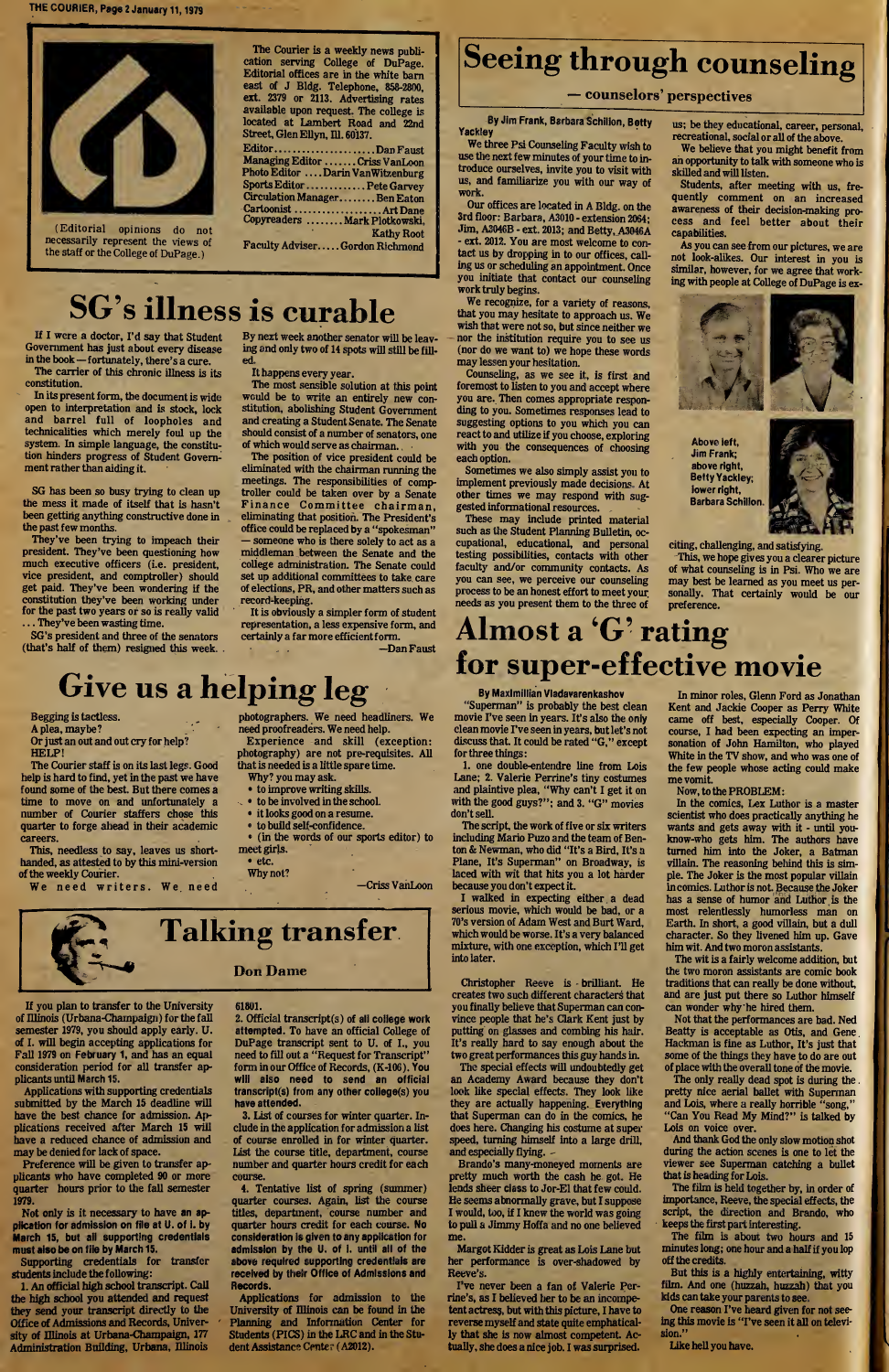THE COURIER, Page 3 January 11,1979

## 'Fantasticks' opens here Jan. 18

"The Fantasticks," the long run- ,g off-Broadway play which imbines fantasy and reality in a tarming parable, will be directed B. F. Johnston in its permances at CD January 18 jrough 27.

The eight-character play is Ustinctive in many ways. It has no enery to speak of. The characters are realistic but at the ame time stylized. It is intended deally for an open stage, a simple pace surrounded on three sides by he audience.

'First staged in 1960, "The Fanasticks" has played in over 5,000 merican cities and 80 foreign puntries and is the longestunning musical in the world. mong its eight songs is the muchved "Try to Remember."

The CD cast includes Brian Da-, Mary Brahler, Andrew May, Larry. Capps, William Meisenbelder, Walter Wingerter, Inthony Cesaretti and David

[Finch. , According to Johnston, "The Fantasticks" is a tight little musical. <sup>A</sup> small cast, recognizable characters, a simple et, involvements of all the haracters in a single plot, and lovely songs with small ensemble ccompaniment create a very enbyable unity of presentation.'

"Although I am somewhat of a cynic in real life," Johnston said, "I enjoy the romanticism of the first act of 'The Fantasticks.' The reason, I suspect, is that the balloon of sentimentality is pricked by reality in the second act. All the main characters finally have to face the fact that moonlight and roses are fine, but the scrutiny of

sunlight will show our real problems."

"The Fantasticks" will be presented in the new Performing Arts Center in M Bldg, on Jan. 18, 19,20,25,26 and 27 at 8:15 p.m.

Tickets for the general public are \$2 and may be purchased at the door. Admission is free for CD students with ID cards.

## Free forum series to look at death, dying

The veil of mystery and fear surrounding death and dying will be examined in a series of community forums on "Death and Dying: Challenge and Change" this winter and spring co-sponsored by College of DuPage.

An opportunity for those attending to react to the presentations and express their own views will be provided at each forum activity. They are free and open to the public.

The first forum is scheduled from 7:30 to 9:30 p.m. on Tuesday, Feb. 6, in the Performing Arts Center of M Bldg. The topic will be "Death in Contemporary Society" with William A. Leppert, Ph.D.,

dean of the CD Alternative Learn ing Unit, as moderator.

Guest speaker will be Robert Fulton, Ph.D., professor of sociology and director of the Center for Death Education and Research at the University of Min nesota.

"The Experience of Dying" will be the topic of the second forum on Tuesday, Feb. 20, from 7:30 to 9:30 p.m. in the Community House, Hinsdale.

Moderator will be Patricia Fauser, Ph.D., a philosopher. Panel members will be Dr. Larry Ulrich, associate professor and vice president for religion and medicine at the Evangelical Hospital Association, and Marge Lyons, RNMA, head of the counseling program at the Highland Park Hospital, a crisis and nurse counselor and hospice supervisor. The third panelist will be announced at a later date.

The third forum will be a debate on "Resolve — We should enact death with dignity statutes into public policy." This will be held from  $7:30$  to  $9:30$  p.m. on Thursday, March 8, in the auditorium of the DuPage County Complex in Wheaton.

Moderator will be Harold Rather, executive director of the American Funeral Directors Association. Taking the affirmative view will be Kenneth Vaux, Ph.D., associate professor of ethics. Department of Internal Medicine, University of Illinois. His opponent will be Dr. Stanley Shade, MD and Ph.D., professor of medicine and chief of the hematology section at the Department of Medicine, University of Illinois.

The fourth forum will be held in the auditorium of Naperville North High School from 7:30 to 9:30 p.m. on Wednesday, March 28. Mary Ann Santucci, director of the CD nursing program, will be the moderator of the program on "Defining and Understanding Bereavement, Mourning and Grief." Guest speaker will be Glen W. Davidson, Ph.D., of the Department of Psychiatry at Southern IIlinois University School of Medicine.

The final forum will deal with "Death and the Human Condition: The Artists' Views and Insights" with Jean Hardy Robinson as moderator. It will be held during the week of April 9. The exact time and location will be announced later

WDCB, 90.9 FM, will broadcast each community forum live and rebroadcast the program twice during each week of the community forum.

For more information, call ext. Babysitter wanted for one 6-year-2147.

#### TRANSFER TAPES

PICS, J134B, has "Talking Tranfer" tapes, recorded conversations with former CD students now attending other schools. Find out what they think of the college or university you might wish to attend.



CD's brand new president Dr. Harold McAninch officially took over his duties this week. If the pile of papers on his desk is any indication, there's lots of get-acquainted work ahead for him.

## Graduation petitions should be filed now

Students expecting to graduate this year are urged to file a petition for graduation now.

Petitions may be picked up in the Records Office, K106. Students are urged to become familiar with the degree requirements at once. These may be found in the college catalog or the SPB, or may be ob tained in the Records Office.

After you submit your graduation petition, the Records Office staff will evaluate your college transcripts, both C/D and any from transfer schools. You will be mailed a copy of the evaluation is to your advantage to file early.

which specifies the requirements yet to be fulfilled for the degree.

You can use this evaluation to help select courses for your final quarters at C/D while at the same time be assured that you are taking courses needed for your specific degree.

The evaluations are updated each quarter during the year of expected graduation by the Records Office so there is a current record of your progress toward meeting degree requirements. This is a very time consuming process, so it'

and leadership by a Naperville Junior Women's Club committee. The applications are available in the Student Financial Aid Office in K142.

The DuPage County Health Im provement Association is offering a \$750 scholarship for three College of DuPage students who are enrolled in any area of health science and health education. Applicants must be residents of DuPage County, must meet scholastic standards and demonstrate financial need.

Applications are available in the Students Financial Aids Office, K142 and in the Nursing Program Office,

The deadline for application is

The deadline is Feb. 20.

## **Scholarships**

A2100.

Feb. 3.

Students may still apply for the Elmhurst Panhellenic Scholarship, which was already announced. The scholarship offers \$200 to \$1,000 to students who demonstrate need. Applicants must be residents of Elmhurst area with 2.0 grade point average.

Applications are available in the Students Financial Aids Office, K-142.

The deadline date is Feb. I.

The Naperville Junior Women's Club is offering a scholarship that may range up to \$400 to a College of DuPage student.

The student should have a minimum grade point average of 3.0. The recipient will be selected on the basis of financial need, scholarship,

#### Work-study jobs available to vets

The CD Veterans Affairs office is accepting applications for work study positions for both on-campus and off-campus jobs.

To be eligible, a veteran must be a full-time student (12 hours or more) and must currently be eligible for benefits under the GI Bill.

Any student veteran who has free time in the mornings or afternoons may apply. The position

pays \$2.90 per hour, is tax free, and does not detract from GI Bill en titlement. There are also offcampus positions; however, students must be able to provide

their own transportation. Interested students may contact Mike Skyer or T. C. Cramer at ext. 2204, between 9 a.m. and 5:30 p.m. weekdays, or may stop in at K136.



old girl; primarily weekend evenings (Friday, Saturday and Sunday.) Own transportation; references required; Briarcliff area. Call Mrs. Lewis at 896-5977 between 8 a.m. and 5 p.m. or at 665-9090 after 6 p.m.

Guys and gals; join the exciting field of sales. Work your own hours. Exciting opportunity to make some good money. Call 655-0400.

Pleasant work taking phone inquiries and general office work in the Oak Brook area. Various 4 to 6 hour shifts available. Call 655-0400.

Clubhouse supervisor needed. Some light maintenance. Part-time weeknlghts and weekends. \$3.25 per hour starting pay. Call 960-2850.

Pregnant? And you didn't mean to be? Birthright can help you. Free, confidential service. Call anytime, 968-6668.

#### Jan.17 Every Man for Himself and God Against All

This unusual film won the Grand Jury Prize at the Cannes Film Festival. Its main character is a young man, barely above the animal level, who is taught to speak, read and write by the people in a small German town. Then mysteriously, he is murdered. Bruno D., a non-actor with a background incredibly similar to that of the young man, gives a magical, unforgettable per formance in the leading role.

Student Activities presents

Wednesday Movie Series



A1106 at 3 p.m. and 7 p.m. Free admission

# Optics

Because school is important to you and studying is serious business, we are offering you fit/style/comfort in your eyewear.

#### Save \$10 student discount

on any purchase of prescription lenses and frames — or stop in any time and have your present pair of glasses cleaned and adjusted at no charge.

<sup>2</sup>OV<sup>2</sup> N. Cass Ave. Westmont, II.

Feb. 14 Stolen Kisses Feb. <sup>21</sup> Touch of Evil

971-3456

M/C and Visa accepted.